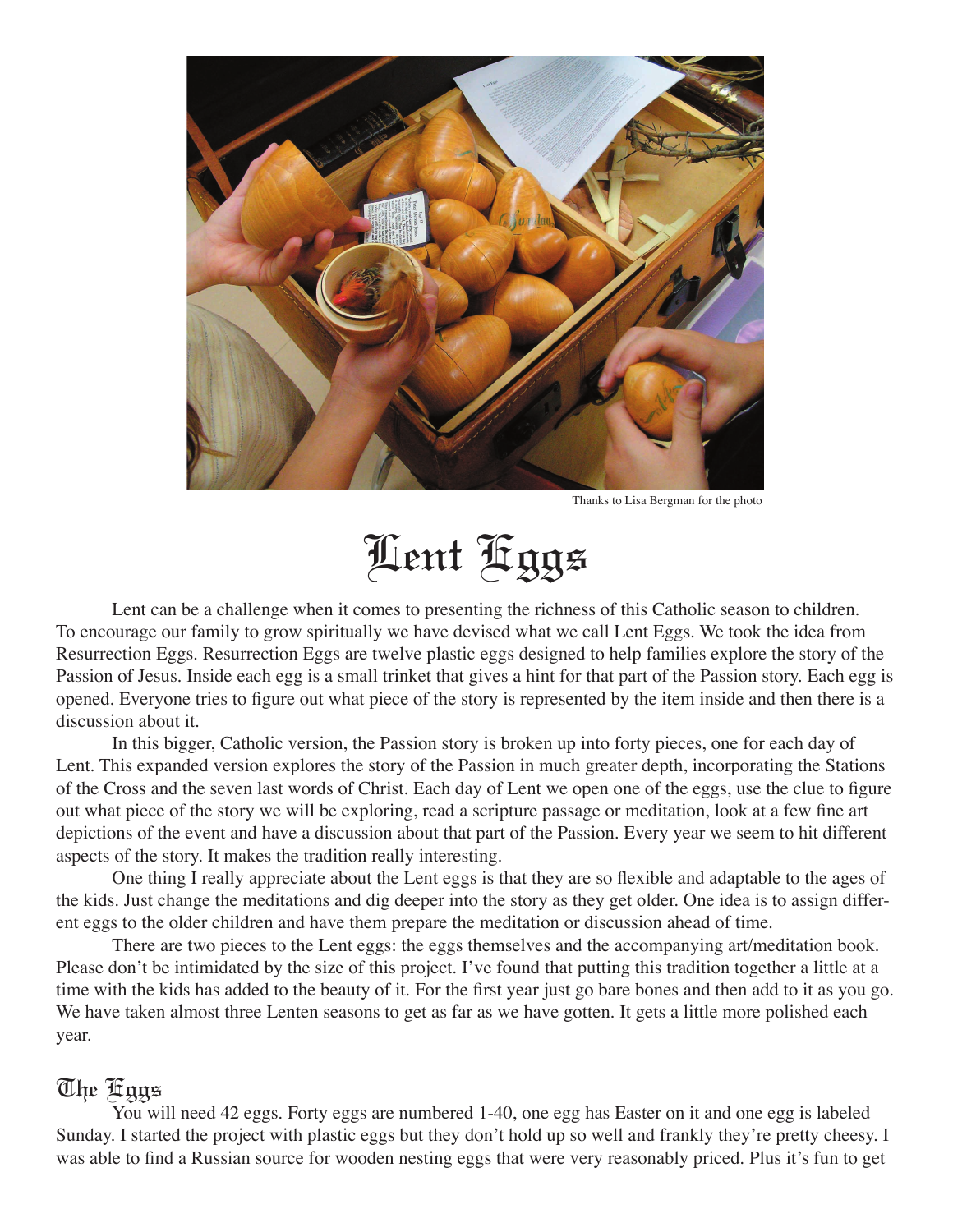a big box from a foreign country. Be sure to check out their other toys too.

### http://www.rustoys.com/index.html?search=egg&action=search

 I don't think this company is a huge operation. At times the eggs have been out of stock but their prices are much more reasonable than any other source I've found. They carry a five-egg nesting set for just over \$5. All other venders were more in the range of \$20. If cost is an issue for you, be patient and just check in on them occasionally. The wooden eggs turned out so beautifully that they are well worth the investment. You may consider purchasing a set or two each year.

 Another possibility to help deal with the cost issue would be to make a wall hanging with 40 pockets to hold the trinkets. The pockets could be numbered, decorated with egg shapes, embroidered or painted. Think Advent calendar. I have also seen oval nesting boxes with lids made out of paper mache.

 If you do go with the wooden nesting eggs, remember that the nesting sets have a solid center egg so don't count them when you're figuring out how many sets you need. I recommend getting one larger set from another source so that you have one really large beautiful egg for the Easter egg (search for unfinished, wooden, nesting eggs on Ebay). This extra set also comes in handy because the smallest egg in the five-egg sets are tiny and don't always accommodate the trinkets that we want to fit into them. Having a few extra to work with is helpful. Here are a couple of links for the larger ones if there aren't any on Ebay.

http://www.purcifuls-toys.com/setof7unbnee.html

This one has a couple of wooden egg stands that could be used to set off the Easter egg.

http://users.snip.net/~cheb/unpaint.html

 The wooden eggs have endless possibilities as far as how to decorate them on the outside. We kept ours rather simple with a script number and a couple of swirls. Then we stained them with a nice cherry wood stain and put a clear coat over them. I hand lettered the numbers but you could easily stencil them, use rubber stamps or decoupage them. If you are an ambitious artsy type there are really neat Russian and Ukrainian traditional painting styles that you can read up on and try via the Internet. If you're not the ambitious artsy type just hand them to your kids with a bunch of markers. They will look wonderful.

 Before you begin numbering eggs you need to find the right sized egg to fit each of your trinkets. In a perfect world you would first get all of your fillers, assign the eggs to items that fit and then number them. However, we still have a few empty eggs that are missing the perfect trinket. You will most likely need a while to collect all the stuff. In the meantime just write the numbers on the bottom in pencil so you can swap in a different size egg later if you need to. Again, don't let this part intimidate you. You can probably find many items in your house right now. Assign the items to your older kids as a scavenger hunt. In a pinch you can fold up a picture in the egg for starters. Some of the things we use are doll house accessories. There are lots available online. Sculpy clay can probably fashion anything you have trouble finding. I've actually had quite a bit of success by doing searches on Ebay. I stuck in "It is finished" and came up with a pair of earrings that had checkered flags on them. Perfect!

 The following is a list of the eggs and the contents. Half of the fun is coming up with your own ideas. Some of the listings have a brief note about the discussion to maybe clarify things a little. I'm not sure I have the 40 days broken out in the best way. Look over the line-up carefully and noodle it to make sense to you. I have taken eggs 2 and 3 to explore the roots of our relationship with God and use it as a backdrop to the passion story.

#### (•) Thing inside the Egg

#### (\*) Discussion

1. Ash Wednesday

 • Small bag of ashes from Palm Sunday palms (It's neat to do this with your kids. They connect much more with Ash Wednesday if they prepare their own ashes for the egg.)

\*We talk about Lent and that "we are dust and unto dust we shall return"

- 2. Sin separates us from God's love
	- Plastic snake and an apple

\*Adam and Eve brought sin into the world. We continue it. Sin and God don't go together.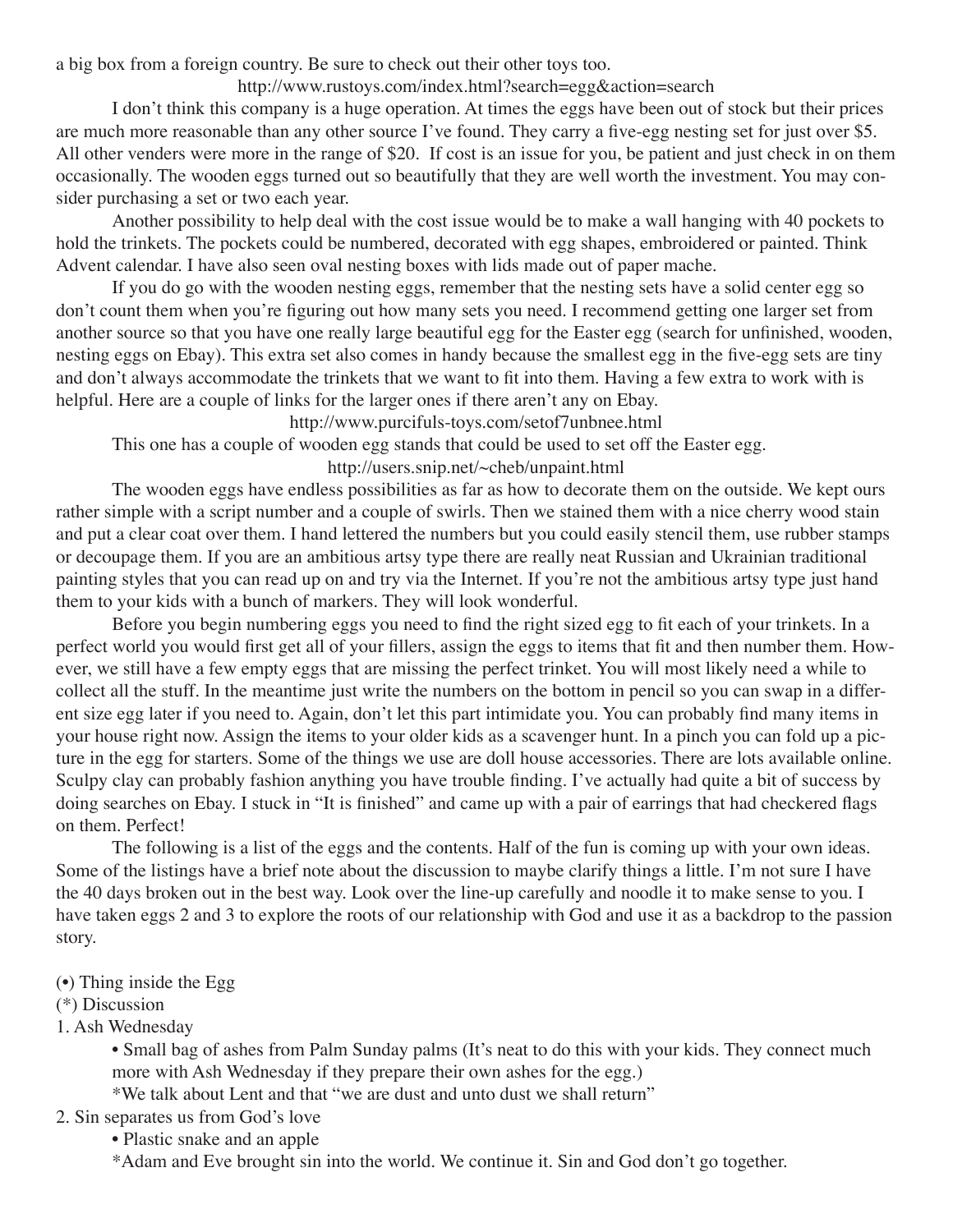- 3. Jesus pays our debt
	- Plastic lamb
	- \*Jesus became the sacrificial lamb to pay for our sins
- 4. Entry into Jerusalem (the story begins)
	- •Wooden donkey (from a pair of earrings)
- 5. Jesus is anointed with perfumed oil
	- Cotton ball soaked in perfume
- 6. Judas takes 30 pieces of silver to betray Jesus
	- Thirty dimes this could be way more interesting if you have access to foreign coins
- 7. Jesus washes the feet of the disciples
	- A pitcher and basin from a doll house
	- \* Jesus asking us to serve one another
- 8. The last supper and Institution of the Eucharist
	- Small wine goblet and loaf of bread (a first communion Monstrance pin would be nice too)
- 9. The Agony in the garden
	- Brass cup (Lord let this cup pass from me…)

 \* We discuss the stress Our Lord was experiencing knowing of the coming crucifixion and even more so, the agony of bearing all our sins.

- 10. Judas betrays Jesus with a kiss
	- Hershey kisses (the kids like this one)
	- \*How do we betray Jesus in our actions?
- 11. Jesus cures the soldier who lost his ear
	- Anybody have an old Mr. Potato Head ear?
- 12. Jesus is bound and led away
	- A length of rope
- 13. Peter denies Jesus and the cock crows
	- A rooster (They had neat little ones with real feathers in the floral department at Michael's)
- 14. Pilate washes his hands and condemns Jesus to death
	- A piece of soap
- 15. Jesus is scourged
	- A length of leather with knots tied in it.
- 16. Jesus is crowned with thorns
	- The Catholic bookstore had a small pewter crown of thorns to carry in your pocket. A few large thorns from a bush would work as well
- 17. Jesus carries the cross
	- A small wooden cross
- 18. Jesus falls for the first time
	- A Band-Aid
- 19. Jesus meets his mother Mary
	- A small statue of Mary I found this in a search for a miniature statue of Mary on Ebay
- 20. Simon carries the cross
	- I found a key chain that says, "The cross I carry", doing an Ebay search
- 21. St. Veronica wipes Jesus' face
	- Grandpa Hogan's handkerchief. Twice now when we've gotten to this egg the handkerchief smelled strongly of frankincense but only on the day we did this egg. When I checked at a different time it just smelled kind of musty like the inside of a wooden egg. Hmmmm.
- 22. Jesus falls for the second time
	- A Band-Aid
- 23. Jesus meets the weeping women of Jerusalem
	- A packet of tissue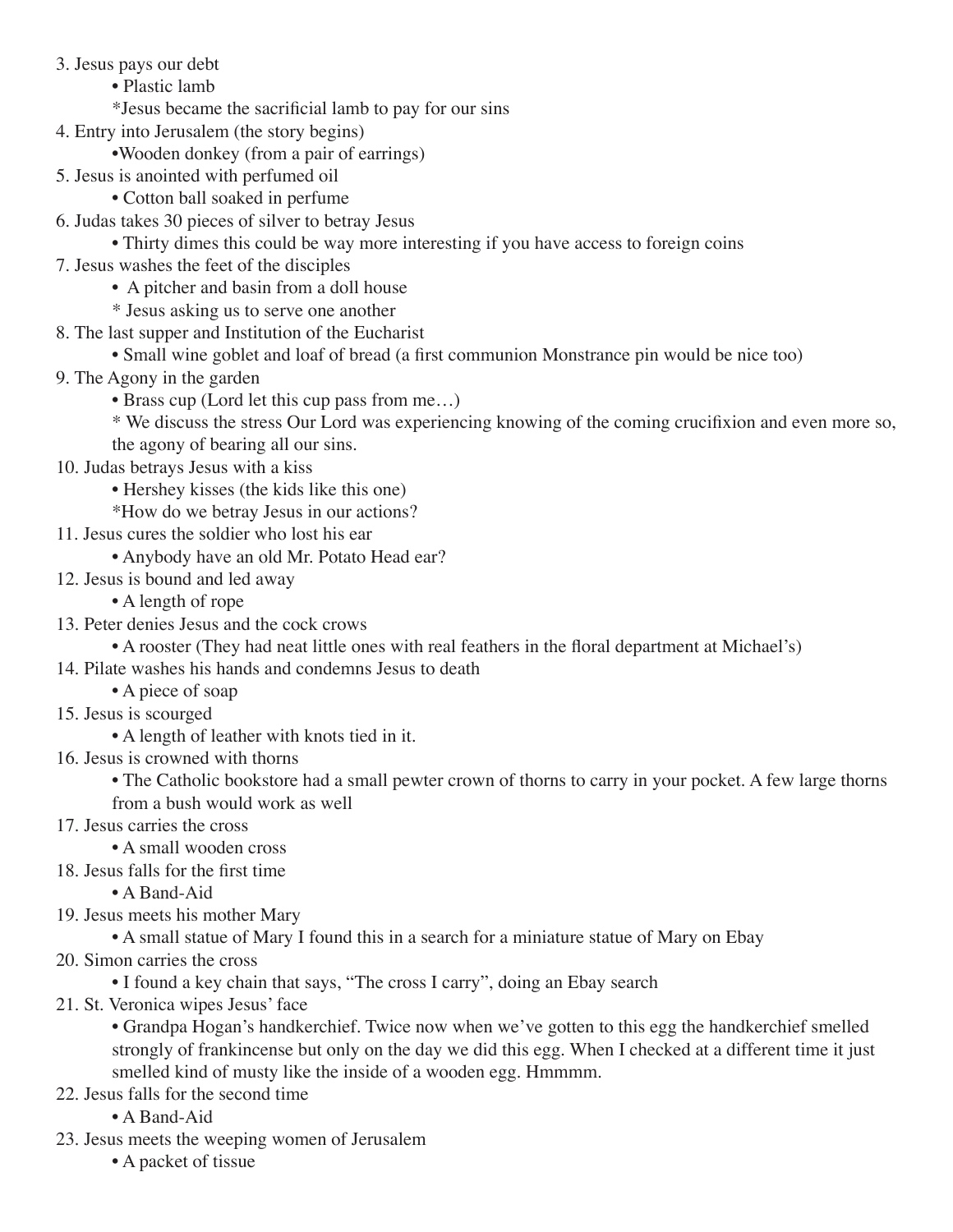24. Jesus falls for the third time

 • A Band-Aid maybe you can find a trinket from Niagara Falls or something if the Band-Aid thing is getting

too redundant

25. Jesus is nailed to the cross "Father, forgive them for they know not what they do."

• 3 Large square headed nails (you can find them at Home Depot)

26. The executioners cast lots for his garments

- Dice we also threw in a white lab robe from the Barbie doll closet
- 27. INRI
	- A gold crown

\* We talk about Jesus being a king

28. The eclipse

 • I'm using a foreign stamp that commemorates an eclipse in some African country. I think there are cardboard glasses that you use to watch an eclipse that might fold or roll up to fit in a medium sized egg. A wrapper from eclipse gum would work or a sun charm from the bead store.

29. The good thief; "This day you will be with me in paradise."

• I found a ring with the Hamburgler on it. Maybe you could find some GI Joe handcuffs?

- 30. "Woman, behold your son. Son, behold your mother"
	- A miraculous medal
- 31. "My God, why have you forsaken me?"
	- help me out here? Maybe a #4 refrigerator magnet: "4-saken"?

32. "I thirst."

- A small piece of sponge or a miniature Coke bottle?
- 33. "It is finished"
	- An earring with a checkered flag

 \* This was the official wording that was stamped on legal documents of that time, relating to debts. "It is finished", indicated that payment had been made in full and the contract had been fulfilled. It is speculated that Jesus was quoting this commonly known reference rather than that he had completed His life on earth.

- 34. Jesus dies on the cross "Father, into your hands I commend my spirit"
	- A crucifix
- 35. The temple curtain is torn
	- A purple cloth ripped in half
- 36. Earthquake and saints appearing to many

• A small geode cracked open that I got at a rock shop

37. They pierce the side of Jesus

• A small sword (pilfer one from your boy's Lego stash)

- 38. Jesus is taken down from the cross
	- I found a little Pieta for this one on Ebay
- 39. Jesus is laid in the tomb that is sealed and guarded

 • A large round stone and a lead soldier that Jeffrey found in the back yard. Army men would work too. 40. The women come to anoint Jesus' body

• Three small glass, corked bottles with spices in them from the doll house section

Easter Egg

 • This egg is the biggest and fanciest. Ours has the word Easter with a painting of a Lily on it. It is empty but the inside is finished in gold leaf. Another option would be to decorate it with gems and beads or something equally regal.

Sunday Egg

 • This one is always filled with jelly beans or m&ms let the kids clean it out and then move it ahead to the next Sunday space. (Never, never fill this ahead of time. Lead those little ones not into temptation.)